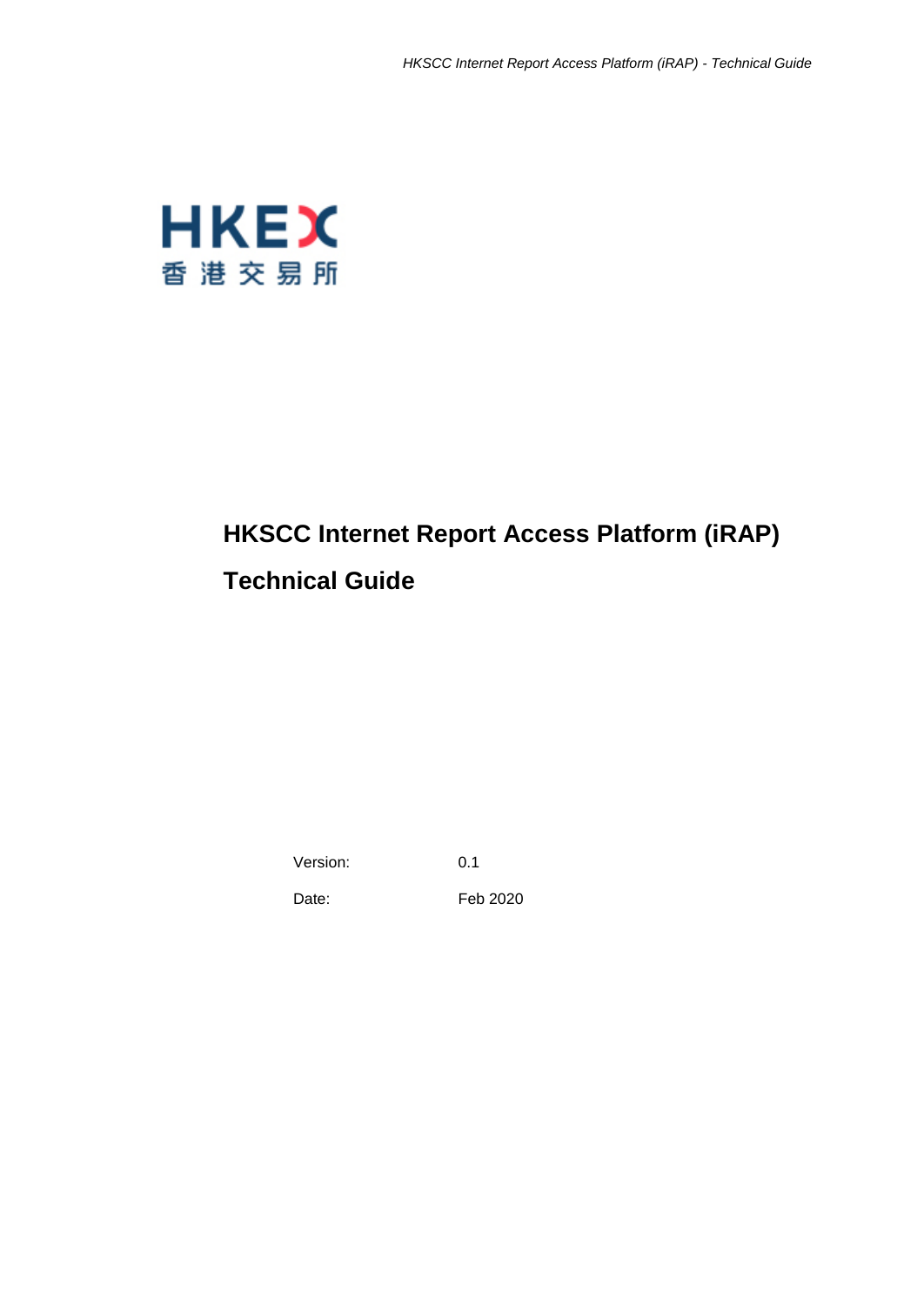## **Modification History**

| Version | <b>Date</b> | <b>Modified By</b> | <b>Synopsis</b>    |
|---------|-------------|--------------------|--------------------|
| . v. .  | Feb 2020    | <b>HKSCC</b>       | <b>First Draft</b> |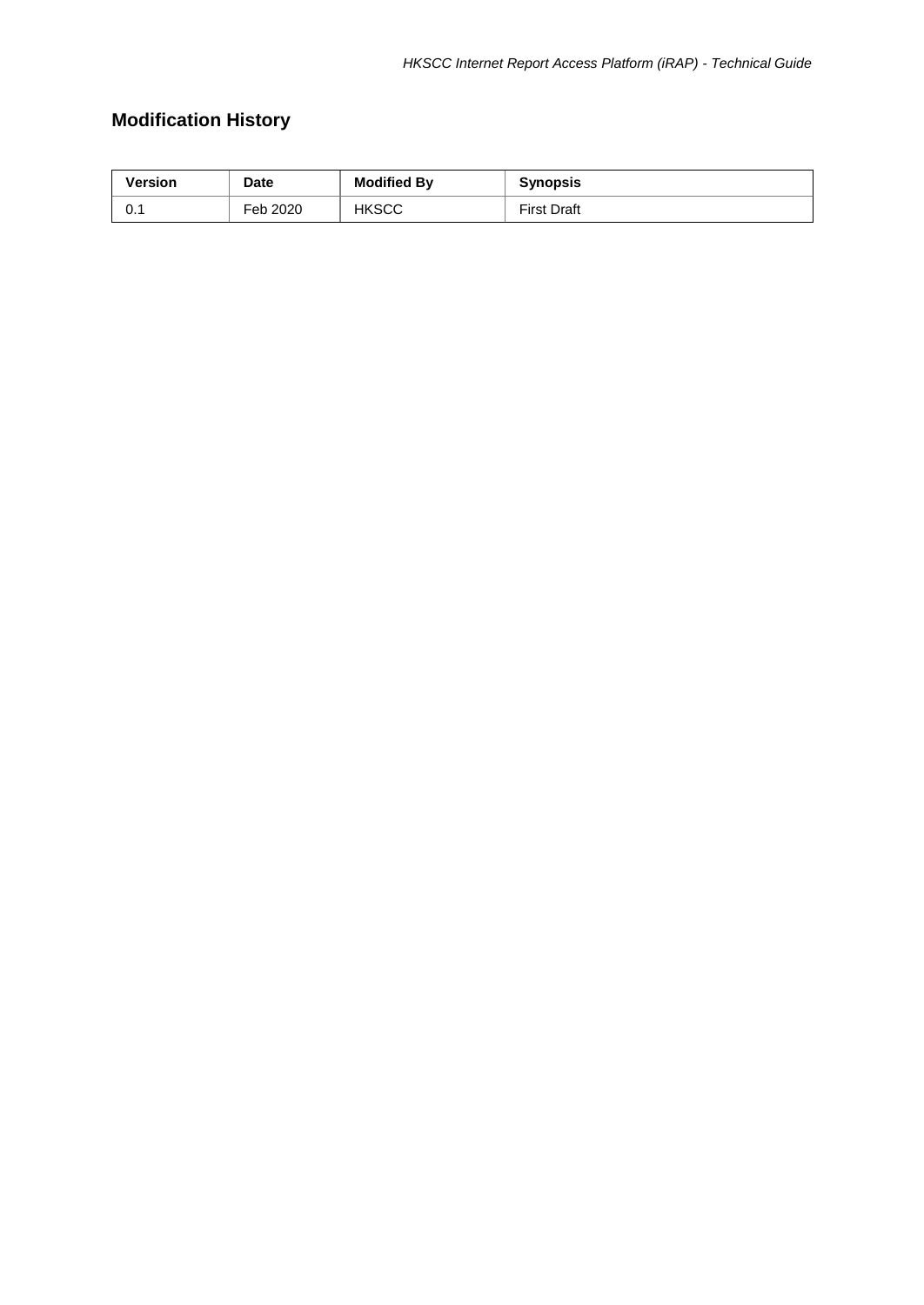## **Table of Contents**

| 1              |     |                                                                                      |
|----------------|-----|--------------------------------------------------------------------------------------|
|                | 1.1 |                                                                                      |
| 2              |     |                                                                                      |
|                |     |                                                                                      |
|                |     |                                                                                      |
| 3              |     |                                                                                      |
|                |     |                                                                                      |
|                |     |                                                                                      |
|                |     |                                                                                      |
| 4              |     |                                                                                      |
|                | 4.1 |                                                                                      |
|                |     |                                                                                      |
|                |     |                                                                                      |
| 5              |     |                                                                                      |
|                | 5.1 |                                                                                      |
|                | 5.2 |                                                                                      |
|                |     | 5.3 Re-registration of Public Keys (Only when private keys are being compromised) 12 |
| 6              |     |                                                                                      |
|                | 6.1 |                                                                                      |
|                |     |                                                                                      |
| $\overline{7}$ |     |                                                                                      |
|                | 7.1 |                                                                                      |
| 8              |     |                                                                                      |
|                |     |                                                                                      |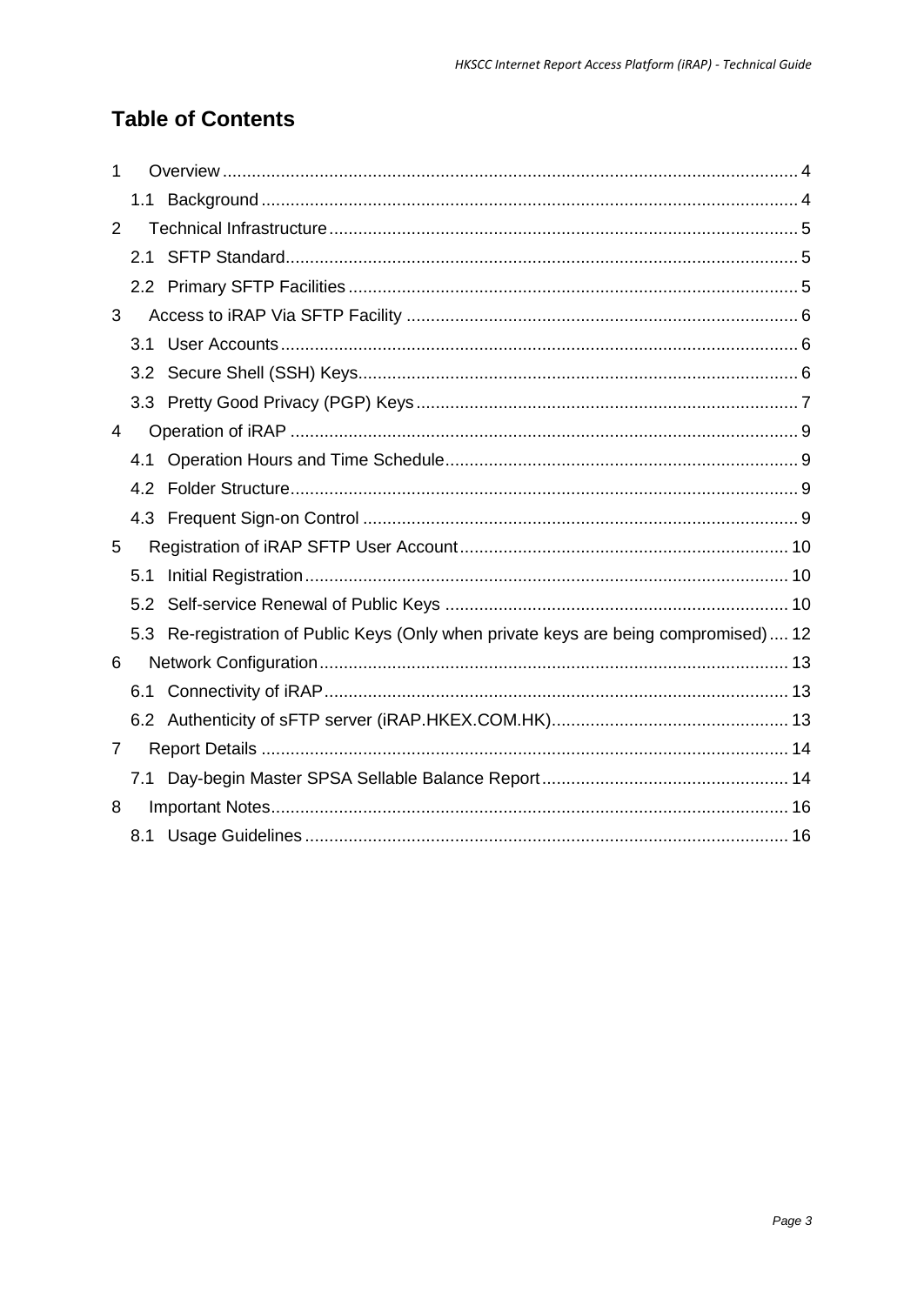### <span id="page-3-0"></span>**1 Overview**

### <span id="page-3-1"></span>**1.1 Background**

This document serves as a technical reference guide for HKSCC's Master SPSA Holders to retrieve the Day-begin Sellable Balance Reports through Internet Report Access Platform (iRAP) via an Secure File Transfer Protocol (SFTP) facility provided by HKSCC.

It covers the following areas of the iRAP:

- Technical Infrastructure
- Access to iRAP via SFTP Facility
- Operation of iRAP
- Registration of iRAP SFTP User Account
- Network Configuration
- Report Details
- Important Notes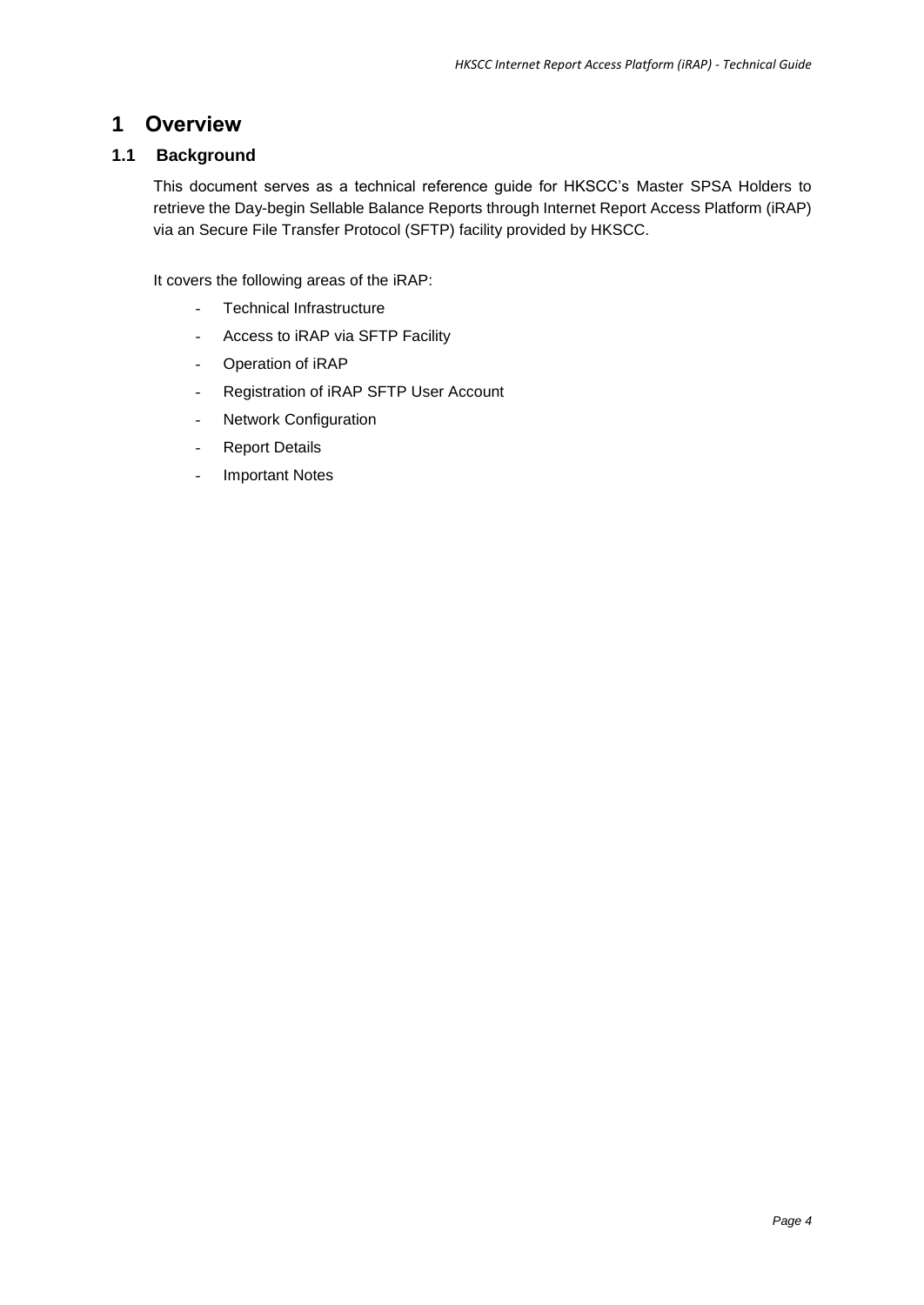## <span id="page-4-0"></span>**2 Technical Infrastructure**

### <span id="page-4-1"></span>**2.1 SFTP Standard**

The SFTP facility uses industry standard SFTP and the following protocols are supported:

| <b>Protocol</b>                      | <b>RFC</b>    | <b>Remarks</b>                                                 |
|--------------------------------------|---------------|----------------------------------------------------------------|
| <b>SFTP</b>                          | RFC 4251-4254 | Secure Shell File Transfer<br>Protocol                         |
| <b>SSH Public Key File</b><br>Format | RFC4716       | SSH2 Public Key File Format<br>Fingerprint: MD5 message digest |

All Master SPSA Holders are required to ensure that the SFTP client (in-house developed or third-party software) installed in their iRAP client workstations for report / file retrieval must adhere to the above standard.

### <span id="page-4-2"></span>**2.2 Primary SFTP Facilities**

The SFTP facility is set up at HKSCC's primary data center. Under normal situation, the primary SFTP facility is in active mode. For contingency situation where the primary SFTP facility becomes unavailable, HKSCC will notify Master SPSA Holders to retrieve the report by other means.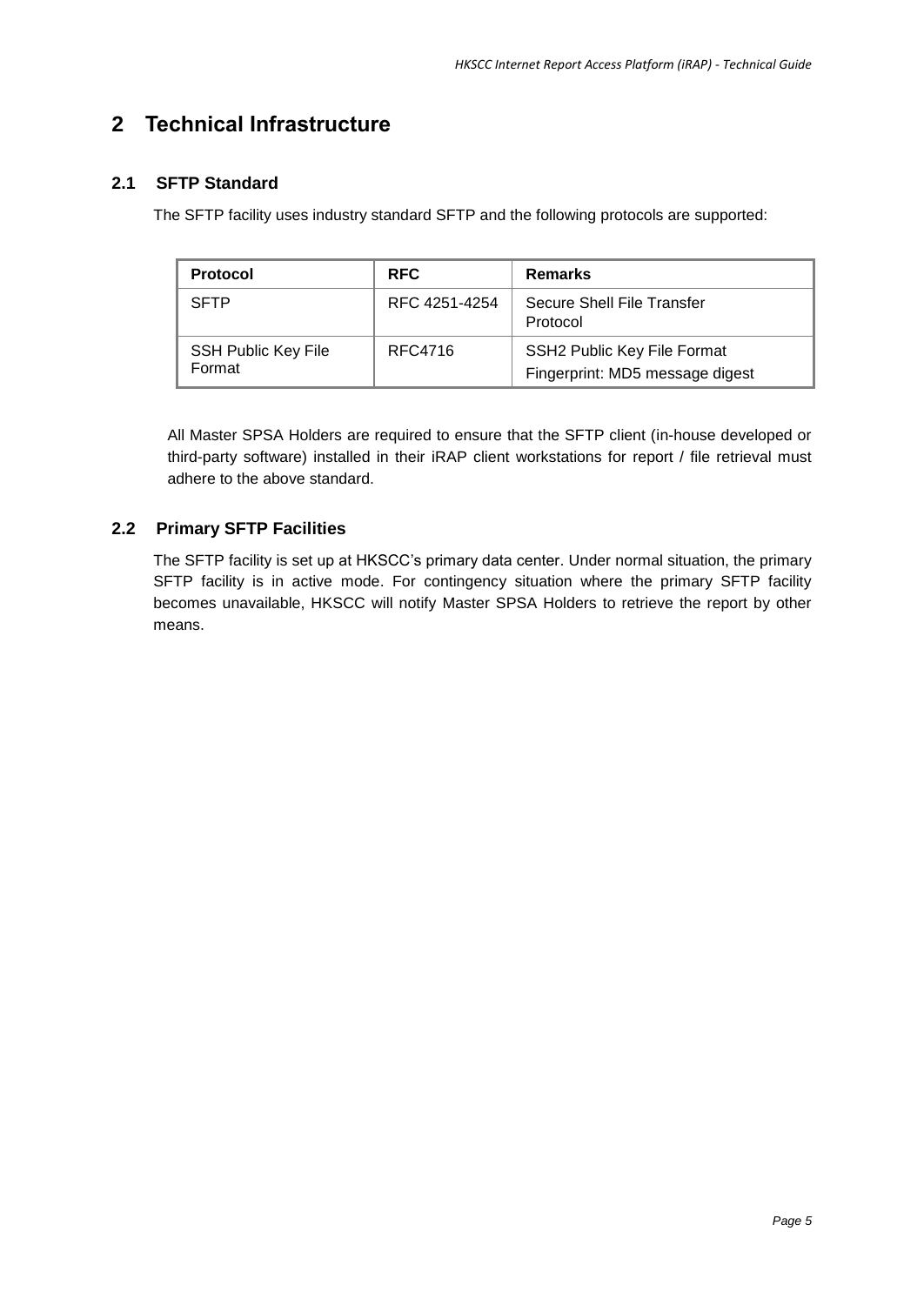## <span id="page-5-0"></span>**3 Access to iRAP Via SFTP Facility**

#### <span id="page-5-1"></span>**3.1 User Accounts**

Each Master SPSA Holder will be issued with two iRAP SFTP user accounts by HKSCC for access to the iRAP.

The two iRAP SFTP user accounts are in the following format:

- F*xxxxx*001
- F*xxxxx*002

Where <F*xxxxx*> is the Master SPSA Holder ID. For example, iRAP SFTP user accounts F12345001 and F12345002 would be assigned to Master SPSA Holder with ID F12345.

After registration (refer to Section 5 for registration details), Master SPSA Holders may use either one of the assigned iRAP SFTP user accounts together with the respective SSH private key to login to the iRAP for retrieval of reports/ files. Upon receipt of the assigned user accounts, Master SPSA Holders are recommended to verify and ensure both of their assigned SFTP user accounts can access the iRAP.

#### <span id="page-5-2"></span>**3.2 Secure Shell (SSH) Keys**

SFTP facility adopts Secure Shell (SSH) public-key authentication. For each iRAP SFTP user account, Master SPSA Holders need to generate a pair of SSH private and public keys, as well as a SSH key fingerprint, and register the SSH public key together with the SSH key fingerprint with HKSCC.

#### **3.2.1 SSH Public Keys**

HKSCC accepts RSA 2048-bit SSH public keys in SSH2 format.

For example:

```
---- BEGIN SSH2 PUBLIC KEY ----
Comment: SSH KEY 
AAAAB3NzaC1kc3MAAACBAPY8ZOHY2yFSJA6XYC9HRwNHxaehvx5wOJ0rzZdzoSOXxbET 
W6ToHv8D1UJ/z+zHo9Fiko5XybZnDIaBDHtblQ+Yp7StxyltHnXF1YLfKD1G4T6JYrdH 
YI14Om1eg9e4NnCRleaqoZPF3UGfZia6bXrGTQf3gJq2e7Yisk/gF+1VAAAAFQDb8D5c 
vwHWTZDPfX0D2s9Rd7NBvQAAAIEAlN92+Bb7D4KLYk3IwRbXblwXdkPggA4pfdtW9vGf 
J0/RHd+NjB4eo1D+0dix6tXwYGN7PKS5R/FXPNwxHPapcj9uL1Jn2AWQ2dsknf+i/FAA 
vioUPkmdMc0zuWoSOEsSNhVDtX3WdvVcGcBq9cetzrtOKWOocJmJ80qadxTRHtUAAACB 
AN7CY+KKv1gHpRzFwdQm7HK9bb1LAo2KwaoXnadFgeptNBQeSXG1vO+JsvphVMBJc9HS 
n24VYtYtsMu74qXviYjziVucWKjjKEb11juqnF0GDlB3VVmxHLmxnAz643WK42Z7dLM5 
sY29ouezv4Xz2PuMch5VGPP+CDqzCM4loWgV 
---- END SSH2 PUBLIC KEY ----
```
Each SSH public key should be saved in a separate file with the following naming convention and sent to HKSCC via email for registration:

- F*xxxxx*001.pub (public key for iRAP SFTP user account F*xxxxx*001)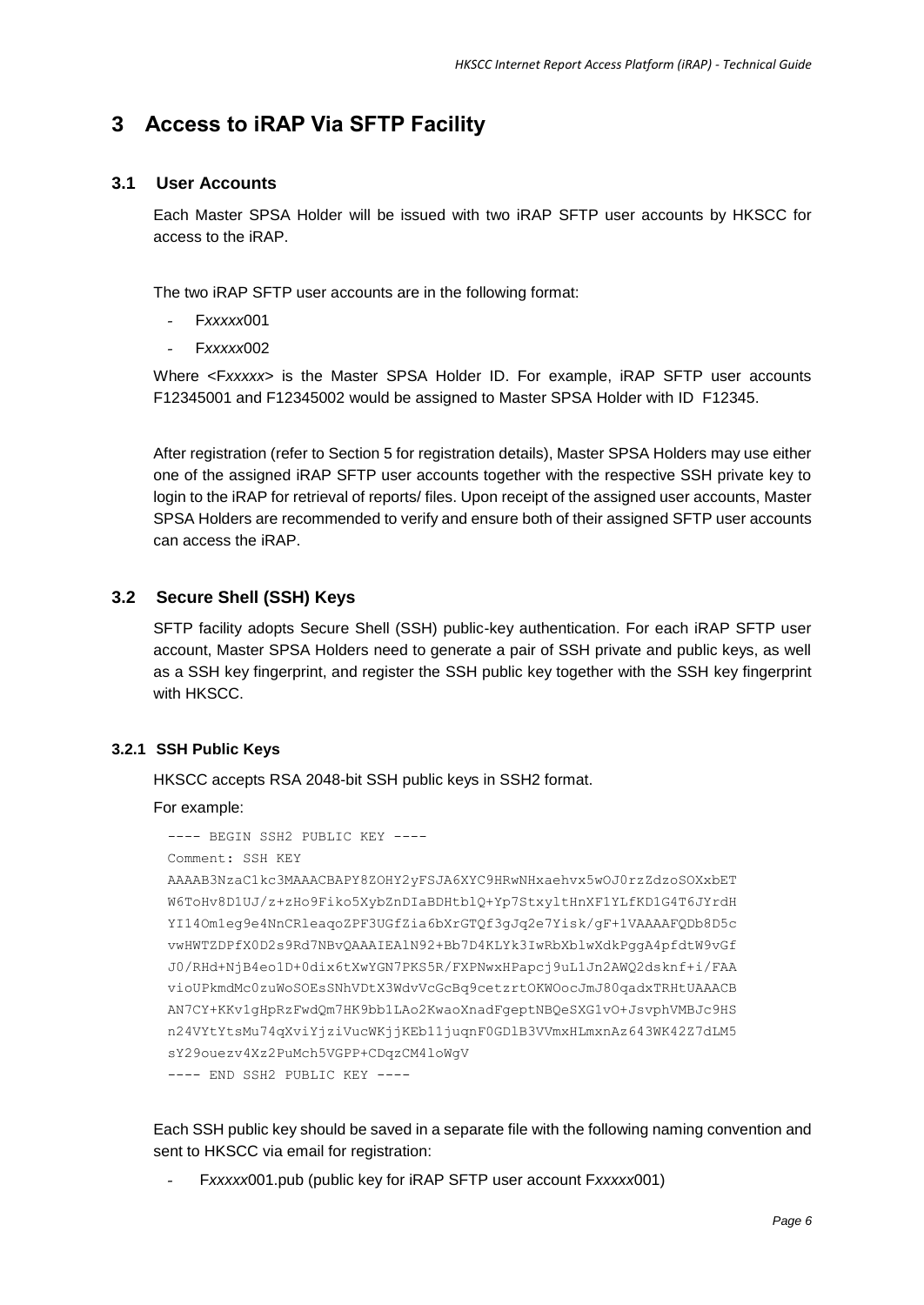- F*xxxxx*002.pub (public key for iRAP SFTP user account F*xxxxx*002)

Where < F*xxxxx* > is the Master SPSA Holder ID.

#### **3.2.2 SSH Key Fingerprints**

SSH key fingerprints are MD5 message digests of public keys in the format of 16 octets printed as hexadecimal with lowercase letters and separated by colons.

For example:

"c1:b1:30:29:d7:b8:de:6c:97:77:10:d7:46:41:63:87"

Each public key fingerprint should be saved in a separate (text) file with the following naming convention and sent to HKSCC via email for registration:

- F*xxxxx*001.fpt (SSH key fingerprint for iRAP SFTP user account F*xxxxx*001)
- F*xxxxx*002.fpt (SSH key fingerprint for iRAP SFTP user account F*xxxxx*002)

SSH public keys and SSH key fingerprints together with the IP addresses (refer to Section 6 for network configuration) of their designated iRAP SFTP client workstations for accessing iRAP should be submitted to HKSCC through email for registration. See Section 5 for details.

**Master SPSA Holders SHOULD NOT submit their SSH private keys to HKSCC for registration.**

#### <span id="page-6-0"></span>**3.3 Pretty Good Privacy (PGP) Keys**

The SFTP facility of iRAP performs Pretty Good Privacy (PGP) public-key file encryption for the Day-begin Sellable Balance Reports per Master SPSA Holder ID (e.g. Fxxxxx). All reports distributable to the same Master SPSA Holder will be encrypted with the same PGP public key. Master SPSA Holders need to generate a pair of PGP private and public keys, as well as a PGP key fingerprint, and register the PGP public key and the PGP key fingerprint with HKSCC.

#### **3.3.1 PGP Public Keys**

HKSCC accepts RSA 2048-bit public keys in PGP format.

#### For example:

-----BEGIN PGP PUBLIC KEY BLOCK---- mQENBF3pxlEBCACosTj0mKxNad7QI87MmOz8KZLhyGJ3uoR1gehoQHY7kFfbw75z ylkTKPTSVQbkFz9OR4Ppy5PLcyOBVaiCe+fNdG1YonoraFkNcsLFuxIT/t5VHIgV +M4x7+fPYCG4j+gGUzpUshbW64gpb9nw7VRWjBo357qUQC9myy0tQ34DhpUreKry pchO+l3oKtle1KFM9qFobGGn0C139hKRd6mUFlupTKwYMdmtmwJGCv5ld+fDnrkS VuigAXya3AVRTUn6aGgYdO6BBHcA3MO+rVvBivevo1YdGQkjgqoPQ9CV0UWIiDvE 1HMRt+WrjAqyRSmhuOzA2Rvd0qcYggwN5NudABEBAAG0JUY0MDAwMl9QR1BfMDEg KFBHUCBrZXkgZm9yIEY0MDAwMl8wMSmJAU4EEwEIADgWIQSWtBYvcpsouhVbTqNW KG31phIdowUCXenGUQIbIwULCQgHAgYVCgkICwIEFgIDAQIeAQIXgAAKCRBWKG31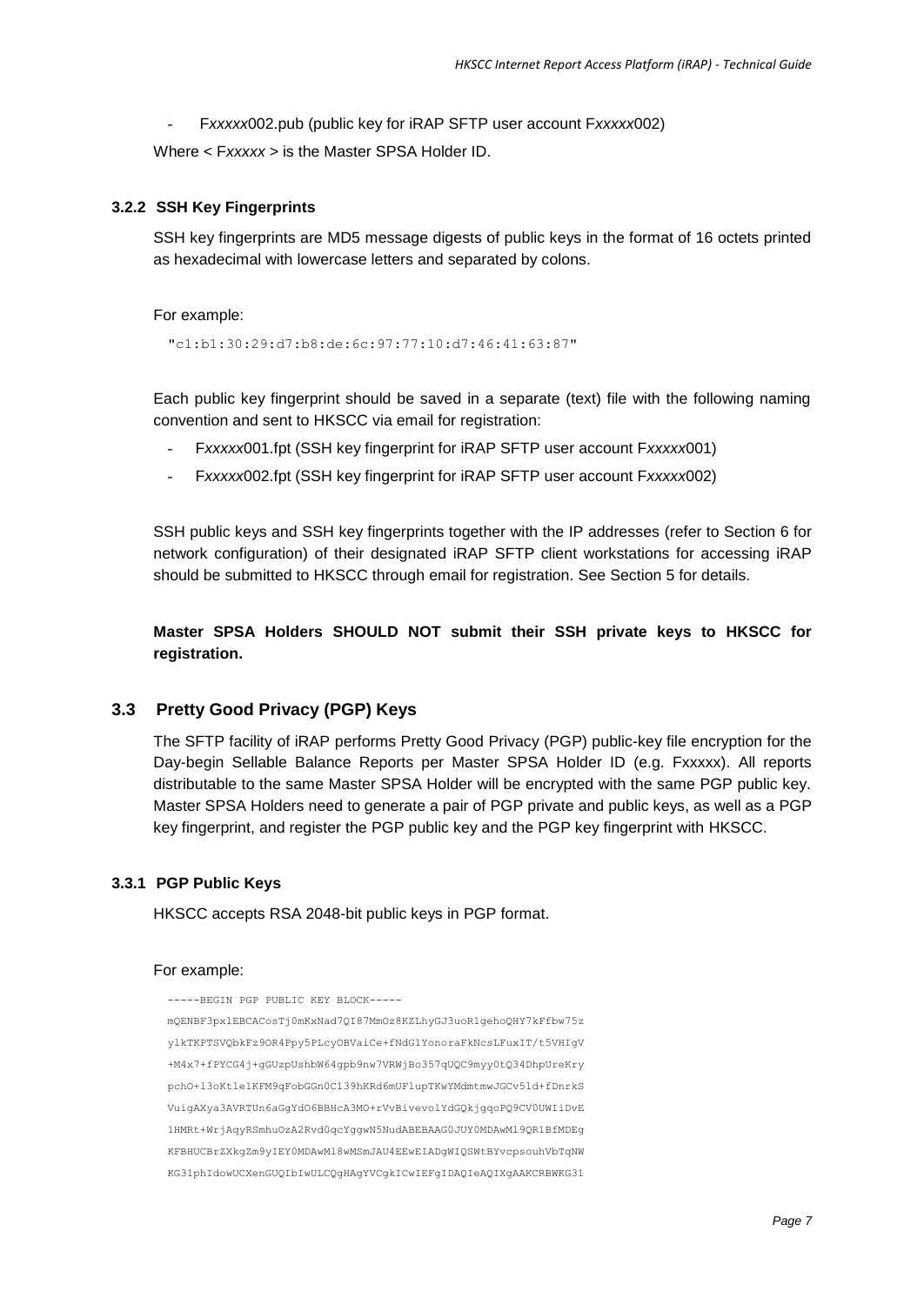phIdo2BbCACQtzTQHlEfkOiMeW4KErLNx7Yk4jb0Q6JACDQKIqOLBtFMYwSehgCi 6vzwUUpd76S9OlBehBckw98ldGbNsS3v1ZwGMtxFjryY62CFMh3HE/gfnHakowuH YIqTPr6ztolNDdznoDgeJgxMepGqwvmmNgLf7+FyYxYfNWXwHif+54ByJUQAj5wv oV3q1yuiqU1xIzprnJQebf1S/xbnXNS5+i6mmAl5W9JSaGtigsPGvaTIN1VxjfTg NXhS2Jqr27eqRrxHJq0MTBgkpKwztUmR1JHjgCDxXci5I0o8nSWrnCdUF1zr8Nqq 77a2W4aOuba5JKrxUDd2crYAkqIHBMLuuQENBF3pxlEBCADJRH2A05CTKVbaKod9 +K0ze4O98S/wCoEayODJNUV0xQL4fsuW4XQUykHR7JUnpGNdaGIIrSz46p5mVY7U +LksZ+UvyNzdUq1l+JMmDn45YfRTU8pCV6AsvvfWsu44FMKlwYsoRRAR5MTByIB8 Jm0PNzMu56hMz9Zp9flrbzUgtIkFh7BHfQcvZ7XlOLQROlCRYZQTS8k8L50Tt3tn Kn8ET9qzDnBWU/DvDTk9AM8tvW92cM5Tbd5aWKAIn5TPoNZhWK5GwKre+v4ojiqm EKDXAIBmHSTh0DlFQKUtz8TVEtKmm+L3BeRBt10qRyd/ySoEY28v9vyee0DxFiL6 CDb7ABEBAAGJATYEGAEIACAWIQSWtBYvcpsouhVbTqNWKG31phIdowUCXenGUQIb DAAKCRBWKG31phIdo4VeB/44YfE+Nymn3yE3ILldytBDszZiQx8iRsUJrXbOnbcW 3VMkf8aIiUxi/XtAYcx2Kli2HxHfL7dAhX4u9W7BI3AVYYNPe6xsHyf/trPIPDRS hv0gidhOi6vQyBzINWFZLM/yiNLrFugSp+7oBGwH0V5VhG1a5aoXk4veTgqDK4vo 0UoEPW6kRwqIlzVl4dy7VzplnS/W2WgSPpRpsmoTzwxeUrWMIwg6FhPgOvywYdbH WlyWVvJ93qKAo0JaeW14yawV+goGGDLoPutIjrRC8LoAfQYe4T63xTcGsolyoYkb qvYDebvF8gPBb4GNa2uXT198e4Jc/kxHwgjzuLqvGVUn  $=6T$  OV -----END PGP PUBLIC KEY BLOCK-----

The PGP public key should be saved in a separate file with the following naming convention and sent to HKSCC via email for registration:

- F*xxxxx*.asc (PGP public key for Master SPSA Holder ID F*xxxxx*) Where < F*xxxxx* > is the Master SPSA Holder ID.

#### **3.3.2 PGP Key Fingerprints**

PGP key fingerprints are message digests of public keys in the format of 10 octets printed as hexadecimal with uppercase letters and separated by space.

For example:

"4CA8 AE06 6377 E19C 9DC3 3082 33A4 7AC6 4939 226A"

The PGP key fingerprint should be saved in a separate (text) file with the following naming convention and sent to HKSCC via email for registration:

- F*xxxxx*.fpt (PGP key fingerprint for Master SPSA Holder ID F*xxxxx*)

PGP public key and PGP key fingerprint should be submitted to HKSCC through email for registration. See Section 5 for details.

**Master SPSA Holders SHOULD NOT submit their PGP private key to HKSCC for registration.**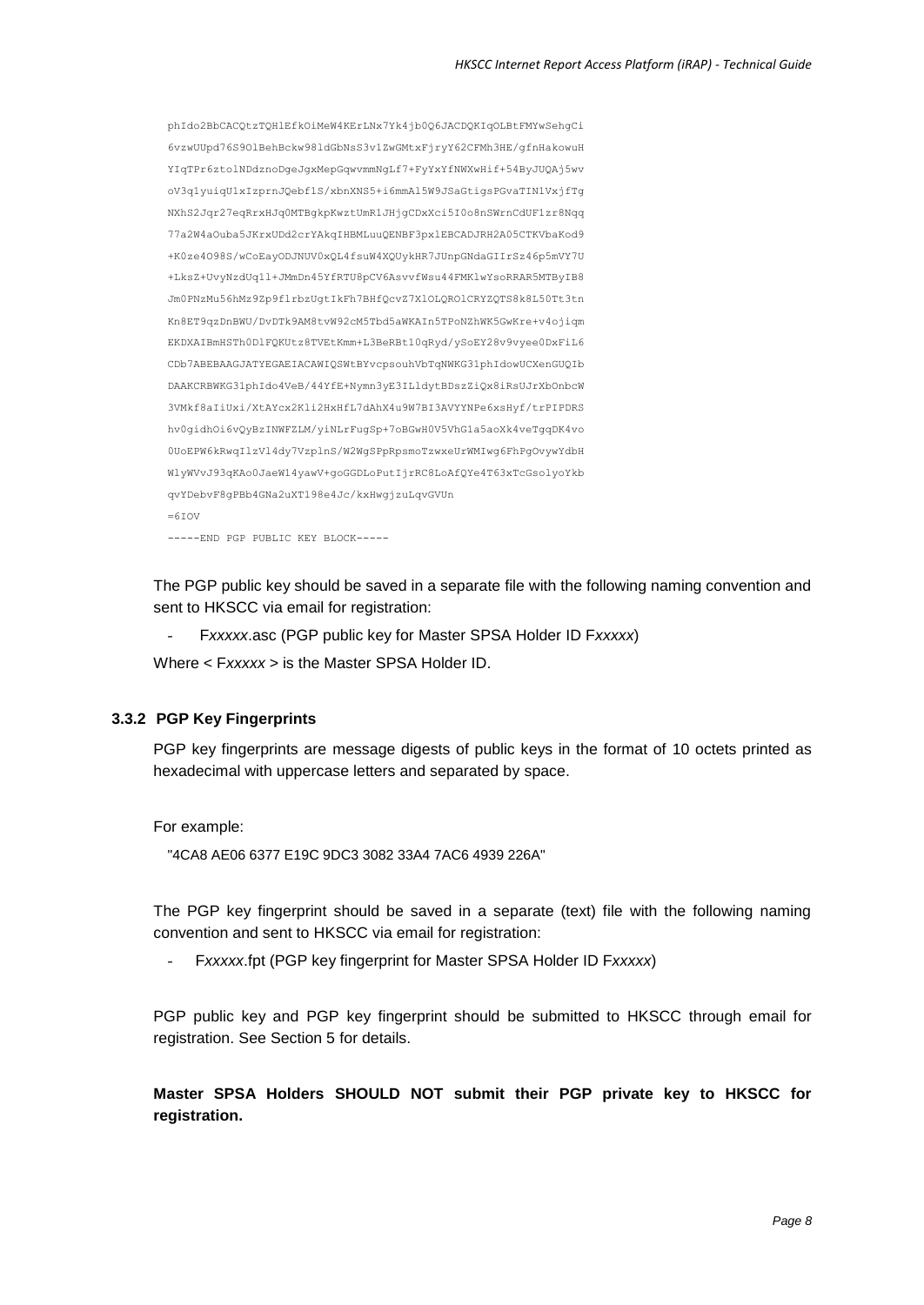## <span id="page-8-0"></span>**4 Operation of iRAP**

### <span id="page-8-1"></span>**4.1 Operation Hours and Time Schedule**

Operation hours of iRAP are from 07:00 - 24:00 on each business day.

All Day-begin Sellable Balance Reports will be kept on the platform available for retrieval for 10 calendar days after their generation. Master SPSA Holders should retrieve and safe keep their reports/ files in a timely manner.

### <span id="page-8-2"></span>**4.2 Folder Structure**

Each iRAP SFTP user account has four accessible folders in iRAP, as follows:

| <b>Folder</b>         | <b>Usage</b>                                                                                                              |  |
|-----------------------|---------------------------------------------------------------------------------------------------------------------------|--|
| <b>COMMON</b>         | Reports/ files applicable to all Master SPSA Holders                                                                      |  |
| <b>INBOX</b>          | Reports/ files applicable to designated Master SPSA Holder<br><fxxxxx> only</fxxxxx>                                      |  |
| <b>KEY MANAGEMENT</b> | For submission of SSH public keys for renewal by Master<br>SPSA Holder per iRAP SFTP user account,<br>$e.g. <$ Fxxxxx001> |  |
| PGP KEY MANAGEMENT    | For submission of PGP public keys for renewal by Master<br>SPSA Holder per Master SPSA Holder ID <fxxxxx></fxxxxx>        |  |

iRAP SFTP user accounts assigned to the same Master SPSA Holder (i.e. account names start with the same Master SPSA Holder ID) can access the same set of folders. Thus, both iRAP SFTP user accounts (<Fxxxxx001> and <Fxxxxx002>) can retrieve same set of reports/ files generated by HKSCC from the /INBOX folder.

The /KEY\_MANAGEMENT folder is for submitting SSH public keys for renewal, each iRAP SFTP user account (e.g. Fxxxxx001) will be assigned with an individual /KEY\_MANAGEMENT folder and it cannot be shared with other iRAP SFTP user account.

For /PGP\_KEY\_MANAGEMENT folder, Master SPSA Holder is able to upload its new PGP public key (signed by original PGP private key) for self-service key renewal per Master SPSA Holder ID (e.g. Fxxxxx) using any of the iRAP SFTP user accounts.

### <span id="page-8-3"></span>**4.3 Frequent Sign-on Control**

Each iRAP SFTP user account will be restricted to a maximum of 5 times sign-on within 5 minutes. The account will be locked (unable to sign on) once it reaches 5 times within 5 minutes and will be automatically unlocked at every 5 minutes interval.

For example, if an iRAP SFTP user account has been signed on more than 5 times between 12:45:10 and 12:47:30, the account will be locked at 12:47:31 then unlocked at 12:50:00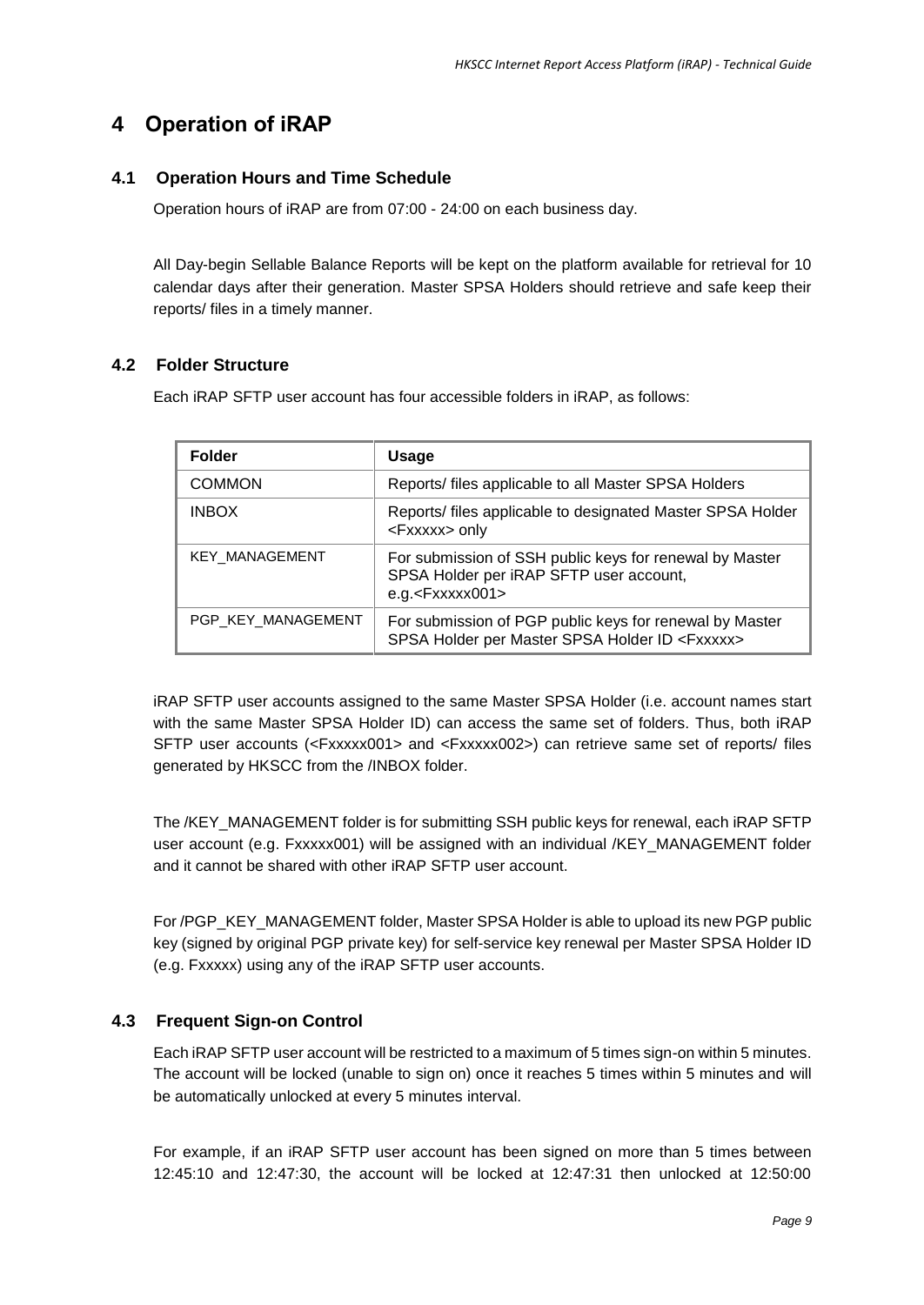automatically.

### <span id="page-9-0"></span>**5 Registration of iRAP SFTP User Account**

#### <span id="page-9-1"></span>**5.1 Initial Registration**

To register for iRAP SFTP user accounts, Master SPSA Holders should generate a pair of SSH public and private keys with SSH key fingerprint per account and a pair of PGP public and private keys with PGP key fingerprint. They should then submit their SSH public keys, SSH key fingerprints, PGP public key, PGP key fingerprint and IP addresses of the designated SFTP client workstations to HKSCC in a single zip file (see sample file below), together with a scanned copy of the "Registration Form for Internet Report Access Platform (iRAP)" (add link to the form) via email.

The file name of the zip file should follow the naming convention below:

- Fxxxxx.zip (where < Fxxxxx > is the Master SPSA Holder ID) containing
	- a. SSH public key files (Fxxxxx001.pub; Fxxxxx002.pub),
	- b. SSH key fingerprint files (Fxxxxx001.fpt; Fxxxxx002.fpt),
	- c. PGP public key file (Fxxxxx.asc),
	- d. PGP key fingerprint file (Fxxxxx.fpt) and
	- e. Excel template filled with the IP addresses of 2 iRAP client workstations and file names of public keys

A sample zip file can be found on the registration form. Master SPSA Holder should attach the above mentioned zip file with a completed registration form and submit to HKSCC via email, following the procedures as specified in the form.

The zip file submitted previously will be overwritten by the newly submitted zip file.

**DO NOT ATTACH** SSH and PGP private keys in the zip file. Master SPSA Holders should keep their private keys confidential to prevent unauthorized usage.

#### <span id="page-9-2"></span>**5.2 Self-service Renewal of Public Keys**

Master SPSA Holders are required and recommended to renew their SSH and PGP public keys respectively at least every two years. Master SPSA Holders should also re-register their keys with HKSCC immediately if the corresponding private keys are being compromised. See Section 5.3.

#### **5.2.1 SSH Public Keys (Self-service Renewal)**

#### Renewal of SSH Public Key

Master SPSA Holders **must** renew their SSH public keys every two years.

After generation of the new SSH public keys, Master SPSA Holders should re-register their new SSH public keys with HKSCC by submitting them to the /KEY\_MANAGEMENT folder. After submission, a result file will be generated and available for retrieval in the /KEY\_MANAGEMENT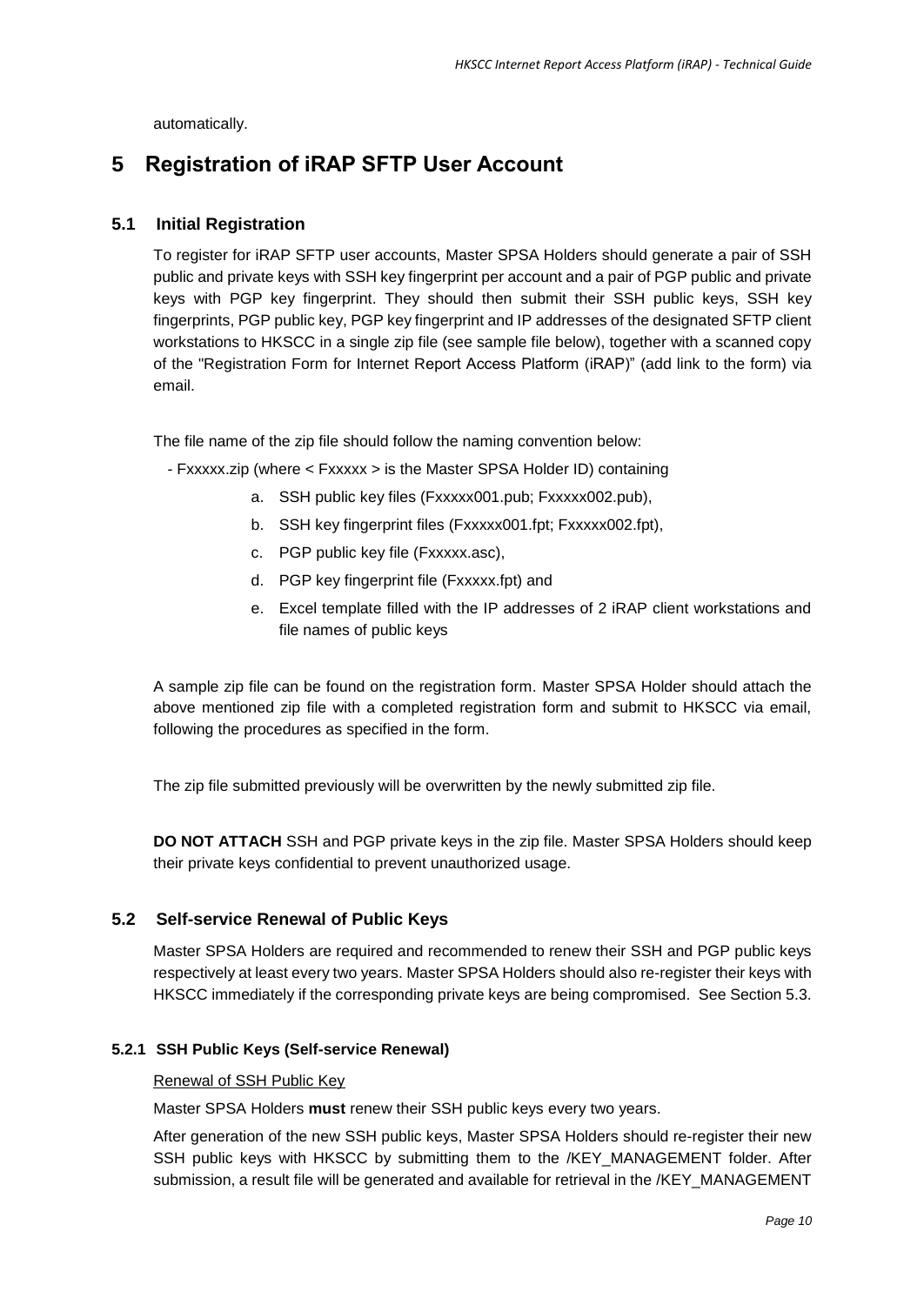folder.

Master SPSA Holders should take the following steps to perform self-service SSH public key renewal:

- 1. Login iRAP SFTP user account (e.g. FXXXXX001) via SFTP client software.
- 2. Locate /KEY\_MANAGEMENT folder.
- 3. Upload the new SSH public key into /KEY\_MANAGEMENT folder and it will be automatically imported with validity of 730 days for the account logged in. /KEY\_MANAGEMENT folder is for upload only, modification and deletion is not allowed.
- 4. Renew SSH public key for each iRAP SFTP user account separately, i.e. log in FXXXXX001 to renew FXXXXX001's SSH public key and log in FXXXXX002 to renew FXXXXX002's SSH public key.

Results:

- Result file will be generated under /KEY\_MANAGEMENT folder after the key has been imported.
- The result file will be named as Result.yyyymmdd.hhmmss.**success**.txt or Result.yyyymmdd.hhmmss.**failed**.txt.
- The result file will specify the file name of the uploaded SSH public key, import date, file size and import result.
- Error reason will be provided if import is failed.
- New SSH public key will be effective immediately if it is imported successfully. The old SSH public key will be expired after 14 calendar days since the new SSH public key has been uploaded.

#### **5.2.2 PGP Public Key (Self-service Renewal)**

#### Renewal of PGP Public Key

Master SPSA Holders are recommended to renew their PGP public keys every 2 years.

After generation of the new PGP public key, Master SPSA Holder should re-register its new PGP public key with HKSCC by submitting it to the /PGP\_KEY\_MANAGEMENT folder. After submission, a result file will be generated and available for retrieval in the /PGP\_KEY\_MANAGEMENT folder.

Master SPSA Holder should take the following steps to perform self-service PGP key renewal:

- 1. Create the new PGP public and private keys.
- 2. Sign the new PGP public key using the existing PGP private key.
- 3. Log in iRAP via SFTP client software using any of the iRAP SFTP user accounts (e.g. FXXXXX001 or FXXXXX002).
- 4. Locate /PGP\_KEY\_MANAGEMENT folder.
- 5. Upload new signed PGP public key into /PGP\_KEY\_MANAGEMENT folder and it will be automatically imported to the account logged in and for the accounts under the same Master SPSA ID (e.g. FXXXXX).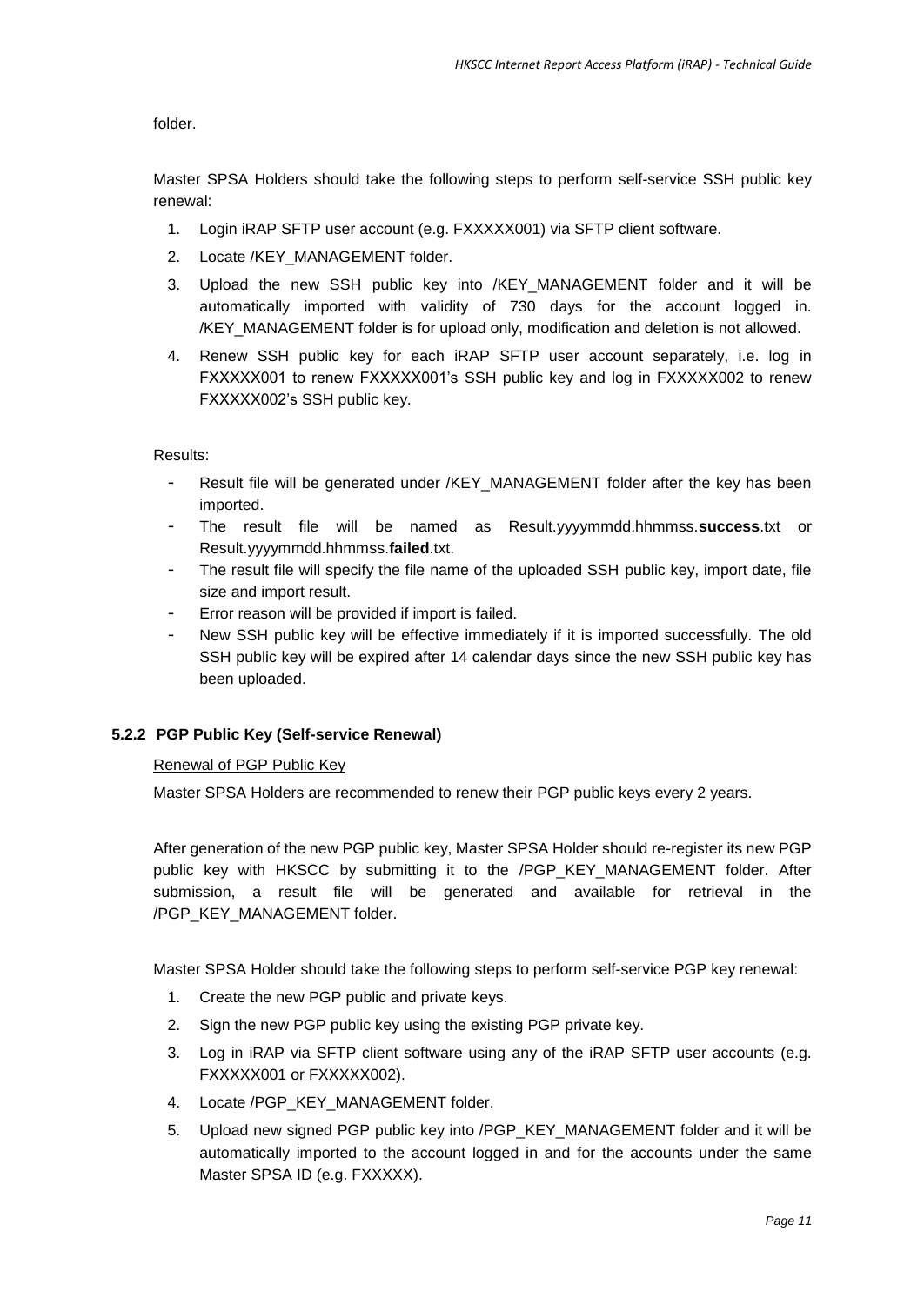Results:

- Result file will be generated under /PGP\_KEY\_MANAGEMENT after the key has been imported.
- The result file will be named as Result.yyyymmdd.hhmmss.**success**.txt or Result.yyyymmdd.hhmmss.**failed**.txt.
- The result file will specify the file name of the uploaded PGP public key, import date, file size and import result.
- Error reason will be provided if import is failed.
- New PGP public key will be effective immediately for file encryption if it is imported successfully. Master SPSA Holders are required to use the new PGP private key to decrypt the new reports generated after successful renewal.

#### <span id="page-11-0"></span>**5.3 Re-registration of Public Keys (Only when private keys are being compromised)**

In case any of the SSH or PGP private keys is lost or damaged, Master SPSA Holders should generate a new set of keys, register and submit the new public keys, key fingerprints and the completed registration form via email (following the procedures specified in the form) to HKSCC for re-registration.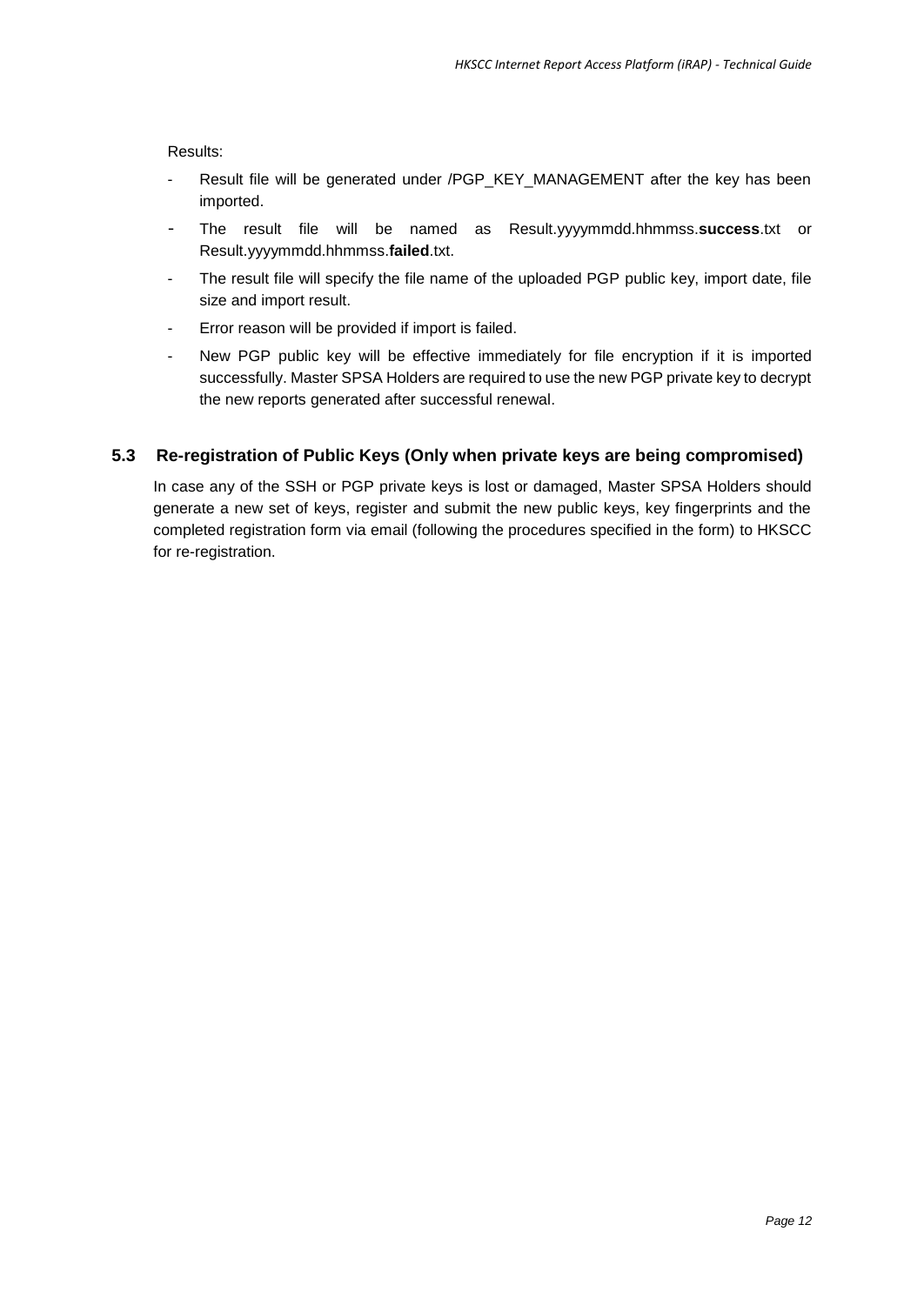## <span id="page-12-0"></span>**6 Network Configuration**

The iRAP is accessible from Internet. Master SPSA Holders can register two designated SFTP client workstations for report retrieval. Following Section 5 above, Master SPSA Holders should submit the IP addresses of their designated SFTP client workstations to HKSCC for registration.

Upon registration of SSH public keys with fingerprints and IP addresses, Master SPSA Holders can access HKSCC SFTP facility with the assigned iRAP SFTP user accounts via either one of the registered SFTP client workstations.

IP addresses of the iRAP SFTP client workstations must be **public** IP addresses. Master SPSA Holders should provide the public IP addresses offered by their Internet Service Provider for access to the internet.

#### <span id="page-12-1"></span>**6.1 Connectivity of iRAP**

IP address of HKSCC iRAP is as follows:

#### **HKSCC iRAP Facility**

iRAP.hkex.com.hk Port 10022

#### <span id="page-12-2"></span>**6.2 Authenticity of iRAP**

The Master SPSA Holder can verify the validity of HKSCC's sFTP server (iRAP.HKEX.COM.HK) by checking the server SSH host key fingerprint. The fingerprint should match the following value according to the fingerprint algorithm and format supported by their sFTP client.

| <b>Algorithm (Format)</b> | Fingerprint                                                                                           |  |
|---------------------------|-------------------------------------------------------------------------------------------------------|--|
| <b>SHA-256 (Hex)</b>      | 9b:7c:94:86:dc:5b:11:ba:24:4d:94:bf:09:dd:6d:05:41:03:d<br>$e:b5:ad:37:b6:34:56:6f:61:e5:6b:dc:fc:e6$ |  |
| <b>SHA-256 (Base64)</b>   | m3yUhtxbEbokTZS/Cd1tBUED3rWtN7Y0Vm9h5Wvc/OY=                                                          |  |
| MD5 (Hex)                 | 35:60:2c:ff:a4:c0:0b:c5:50:57:52:4a:18:a8:18:1a                                                       |  |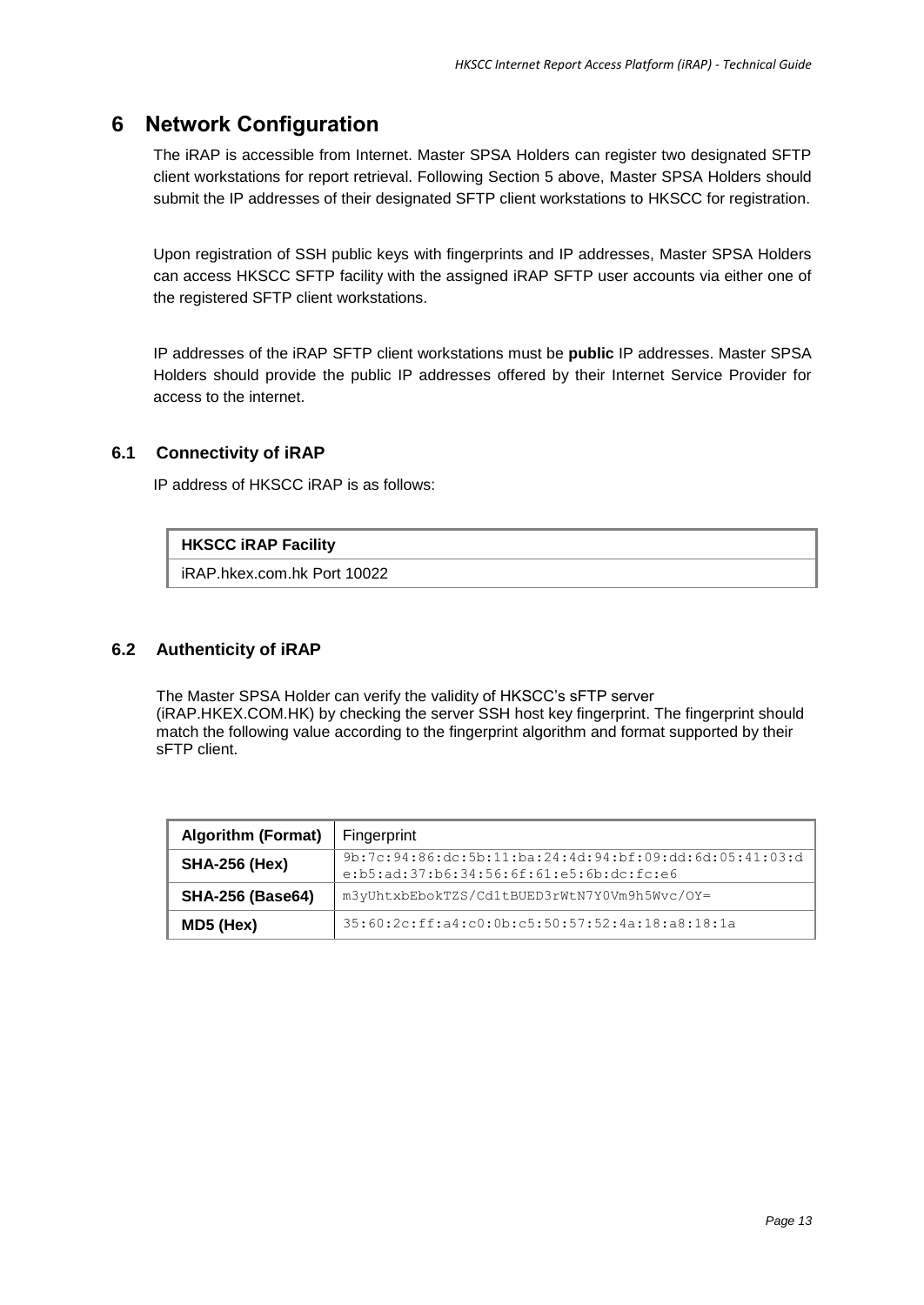## <span id="page-13-0"></span>**7 Report Details**

### <span id="page-13-1"></span>**7.1 Day-begin Master SPSA Sellable Balance Report**

The Day-begin Master SPSA Sellable Balance Report is in a Comma-Separated Values format (.csv), found in each iRAP SFTP user account's INBOX folder. It contains the day-begin aggregate sellable balance of the Master SPSA ID based on its underlying SPSA IDs.

The file name of the .csv file follows the naming convention below:

"G29\_<FM-ID>\_<MasterSPSA-ID>\_<TradingDate>.csv"

The table below shows the fields contained in the report of different field lengths:

| <b>Field Name</b>                         | <b>Field Length (Max)</b> | <b>Remark</b>                                 |
|-------------------------------------------|---------------------------|-----------------------------------------------|
| Master SPSA ID                            | 6                         | Numeric value                                 |
| Market Code                               | 4                         | "ASHR" for Shanghai or<br>"ASZR" for Shenzhen |
| <b>CSC Stock Code</b>                     | 6                         | Numeric value                                 |
| <b>CCASS Stock Code</b>                   | 5                         | Numeric value                                 |
| Master SPSA ID<br>Sellable Balance        | 18                        | Numeric value                                 |
| <b>SPSA ID</b>                            | 6                         | Numeric value                                 |
| <b>SPSA ID Sellable</b><br><b>Balance</b> | 15                        | Numeric value                                 |

The following shows a sample layout of the report:

Master SPSA ID,Market Code,CSC Stock Code,CCASS Stock Code,Master SPSA ID Sellable Balance,SPSA ID,SPSA ID Sellable Balance 123456,XXXX,123456,12345,1234567890123456789,123456,123456789012345 123456,XXXX,123456,12345,1234567890123456789,123456,123456789012345 123456,XXXX,123456,12345,1234567890123456789,123456,123456789012345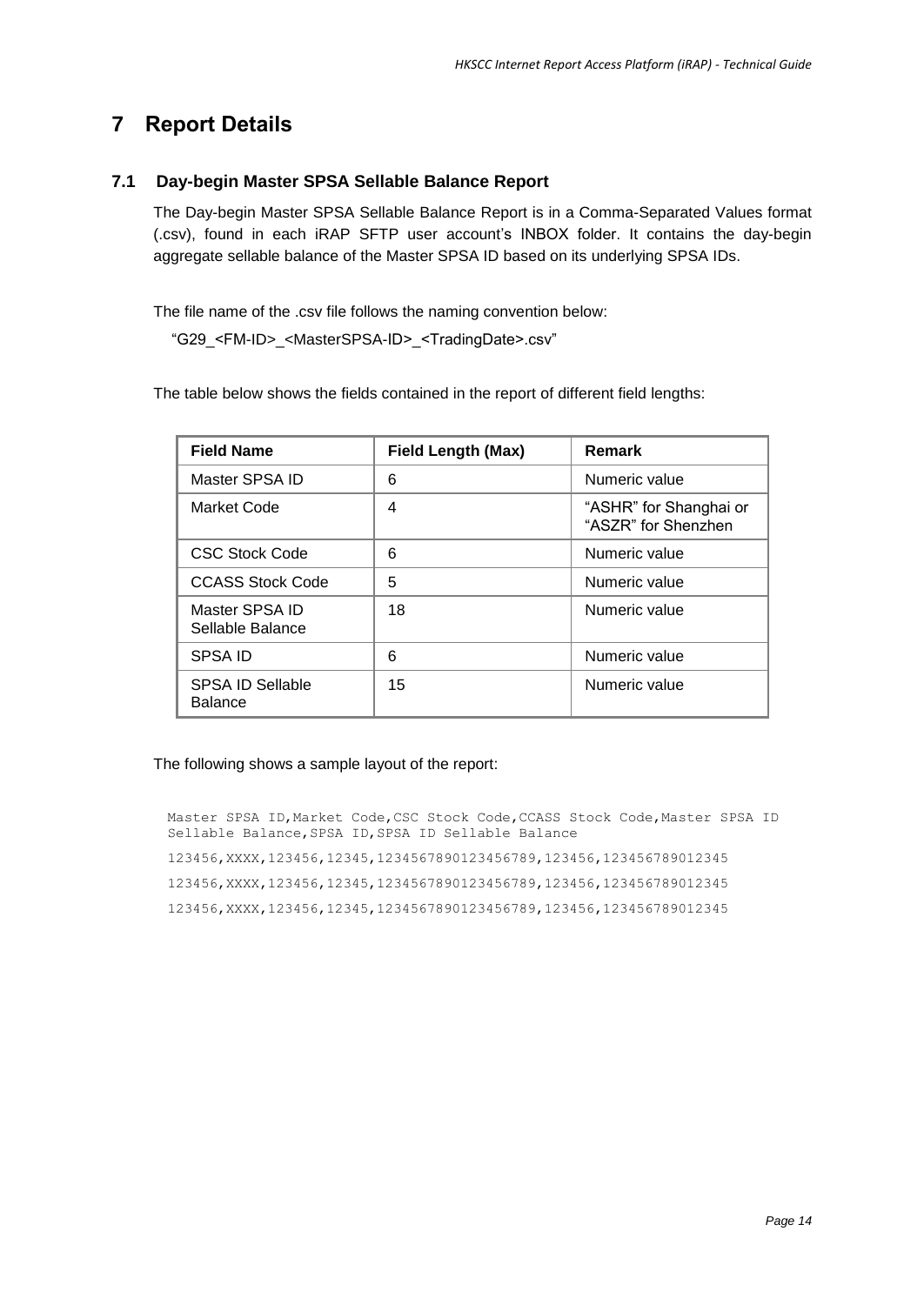#### For example, this would be a report file for the Master SPSA "987987":

Master SPSA ID,Market Code,CSC Stock Code,CCASS Stock Code,Master SPSA ID Sellable Balance,SPSA ID,SPSA ID Sellable Balance 987987,ASZR,1,70001,123456,100001,100000 987987,ASZR,1,70001,123456,100002,20000 987987,ASZR,1,70001,123456,100003,3000 987987,ASZR,1,70001,123456,100004,400 987987,ASZR,1,70001,123456,100005,50 987987,ASZR,1,70001,123456,100006,6 987987,ASZR,8,70008,111,100001,100 987987,ASZR,8,70008,111,100002,10 987987,ASZR,8,70008,111,100003,1 987987,ASZR,46,70046,22220,100003,20000 987987,ASZR,46,70046,22220,100004,2000 987987,ASZR,46,70046,22220,100005,200 987987,ASZR,46,70046,22220,100006,20 987987,ASHR,600002,90002,333330,100001,300000 987987,ASHR,600002,90002,333330,100002,30000 987987,ASHR,600002,90002,333330,100003,3000 987987,ASHR,600002,90002,333330,100004,300 987987,ASHR,600002,90002,333330,100005,30 987987,ASHR,600008,90008,444400,100003,400000 987987,ASHR,600008,90008,444400,100004,40000 987987,ASHR,600008,90008,444400,100005,4000 987987,ASHR,600008,90008,444400,100006,400

(This report is for reference only. HKEX and/or its subsidiaries do not guarantee its accuracy and reliability and accept no liability (whether in tort or contract or otherwise) for any loss or damage arising from any inaccuracy or omission or from any decision, action or non-action based on or in reliance upon information contained in this report.)

<End of Report>